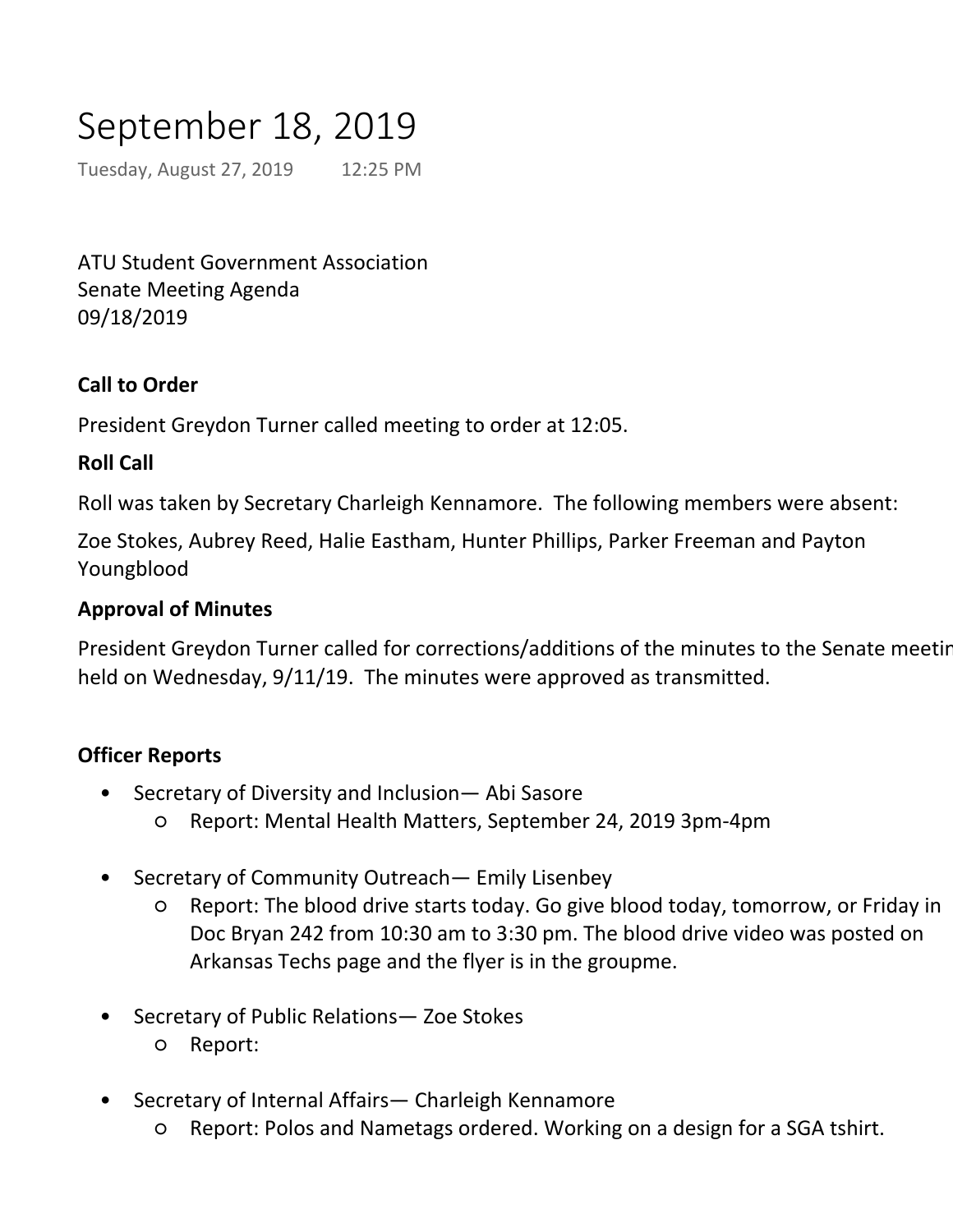ิ<br>วน se

er<br>I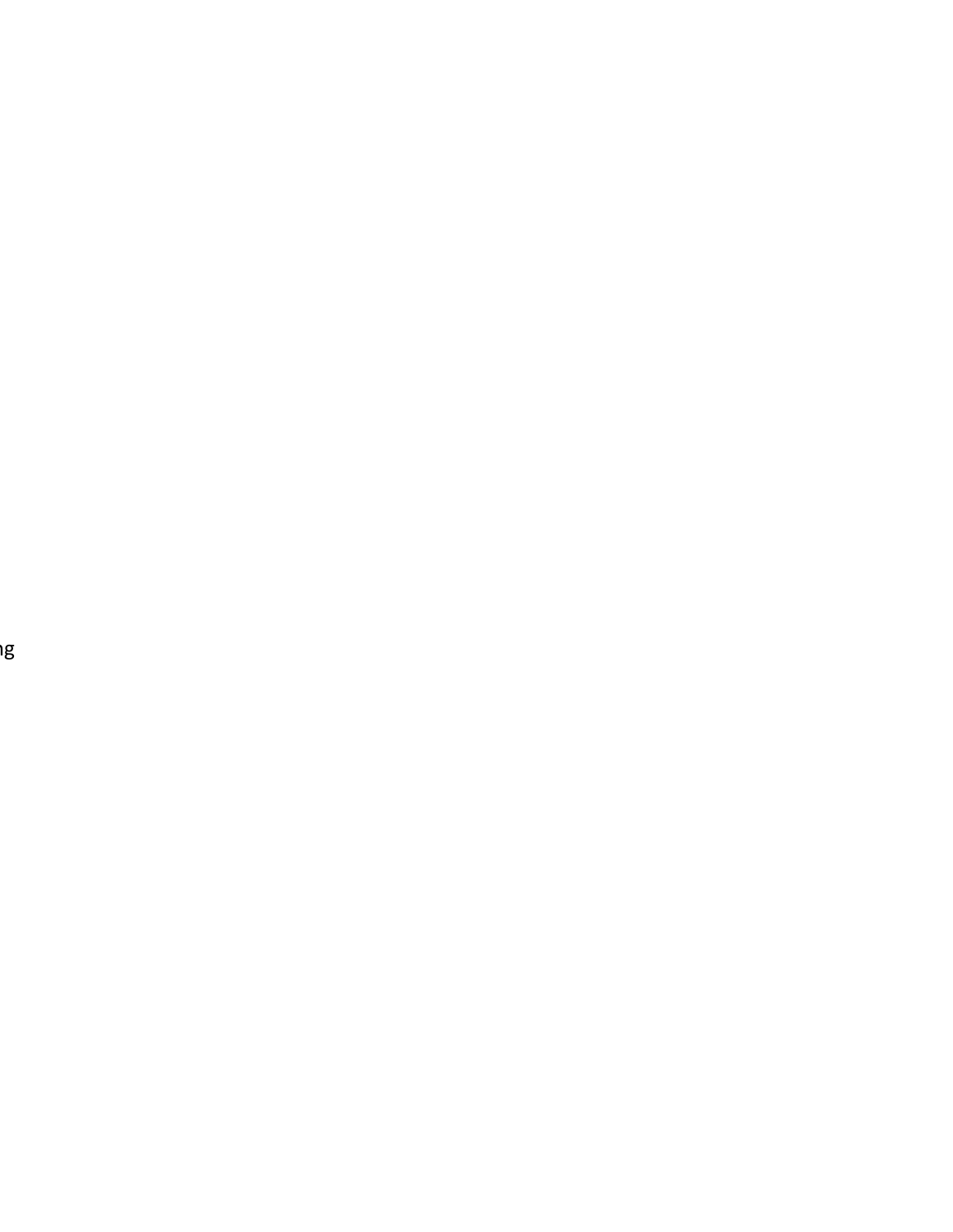- Secretary of Internal Affairs— Charleigh Kennamore •
	- New Senators- Be sure to text me 48 hours before meeting (Monday at 12:00) if you will not be at meeting. You have two unexcused absences, and if you are sick, plea bring a doctor's note to me next meeting.  $\circ$

○ Report: Polos and Nametags ordered. Working on a design for a SGA tshirt.

- Secretary of Student Development— Jacob Loomis •
	- Report: ○
		- Thank you all for coming out to the retreat.
- Secretary of Finance and Administration— Bailey Fowler •
	- Report:
	- Updated balance: \$-285.87 as of 9/18/2019
- Vice President— Noah Tidmore •
	- Report:  $\Omega$ 
		- Thank you for a good Senate Retreat
		- Reports of Soliciting in the dorms
		- **BED As so far as Student Government is concerned, the Soccer goals in Wilson willy** not be happening
		- College Dean meetings are due on October 16<sup>th</sup>
		- **.** Jacob Loomis and I have made a template for the Committee and Dean meetings
		- Did all Committee Heads get my email?
	- Committee reports:  $\circ$ 
		- Jerry:
		- Spirit:
		- Traffic and Safety:
		- Recycling:
		- Food:
- President— Greydon Turner •
	- Report: ○
		- Nominated Danielle Duggan for Homecoming Queen
		- **·** Thoughts on retreat?
		- Come and get your Jerry magnet

## **Advisor Reports**

- Assistant Dean for Campus Life— Aubrey Holt •
	- Report: No report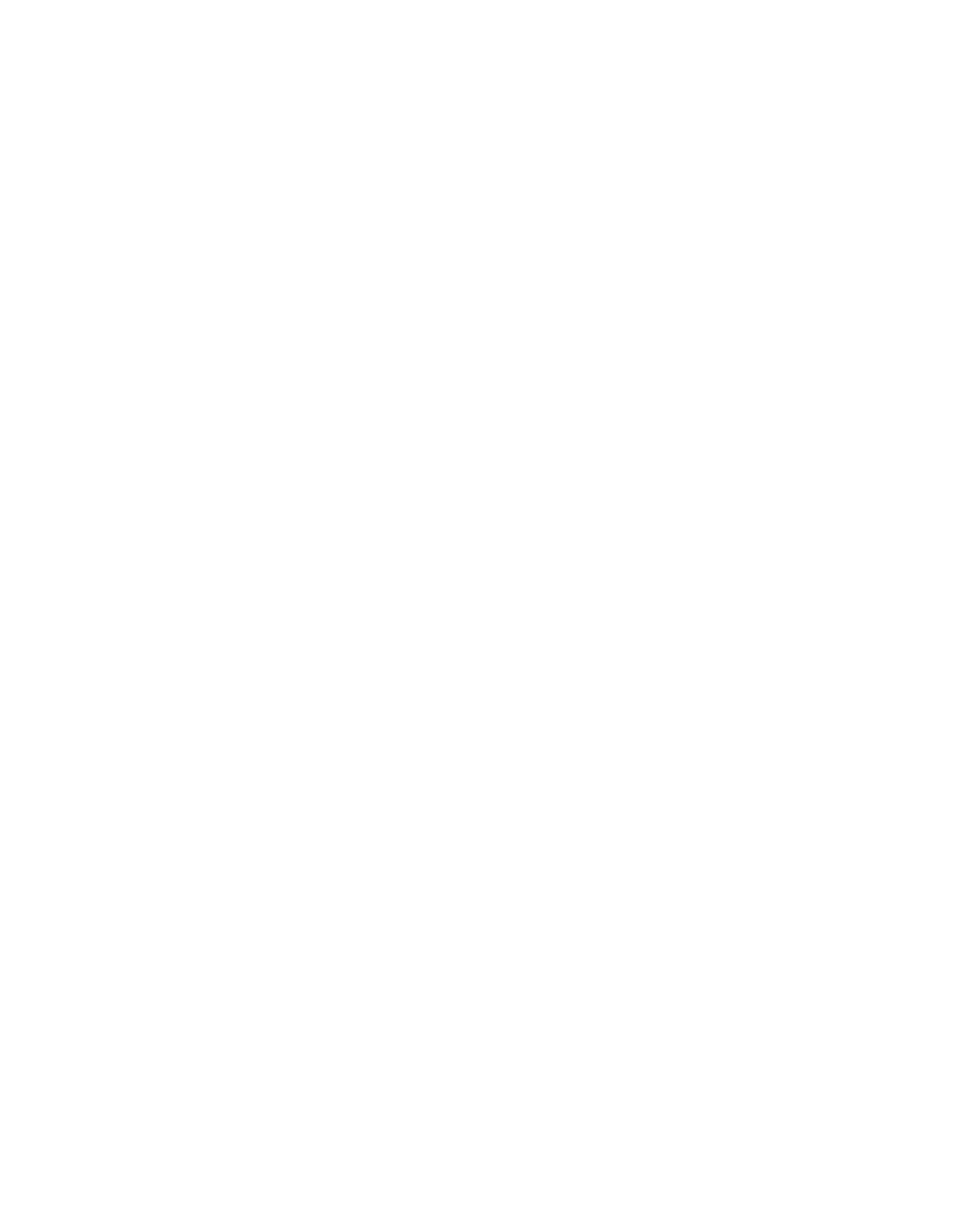- $\mathcal{L}$  . The discrete Duggan for Homecoming  $\mathcal{L}$
- **·** Thoughts on retreat?
- Come and get your Jerry magnet

#### **Advisor Reports**

- Assistant Dean for Campus Life Aubrey Holt ○ Report: No report
- Dean of Student Engagement— Dr. Brett Bruner ○ Report:  $\bullet$
- Vice President of Student Services-Dr. Keegan Nichols ○ Report:

#### **Unfinished Business:**

ELI Food

#### **New Business:**

Kami Ward – Spirit Presentation

Gabi Sowa – Mock Rock

Bill 001 (ACUI Funding)

Bill 002 (Article IV, Section 1, Part A & B Amendment)

Weekend of Giving RSO Competition

## **Constituent Concerns:**

## **Announcements:**

## **Motion to Adjourn:**

Motion to adjourn was made. Seconded.

## **Date Approved:**

09/25/2019

Secretary of Finance and Administration Bailey Fowler